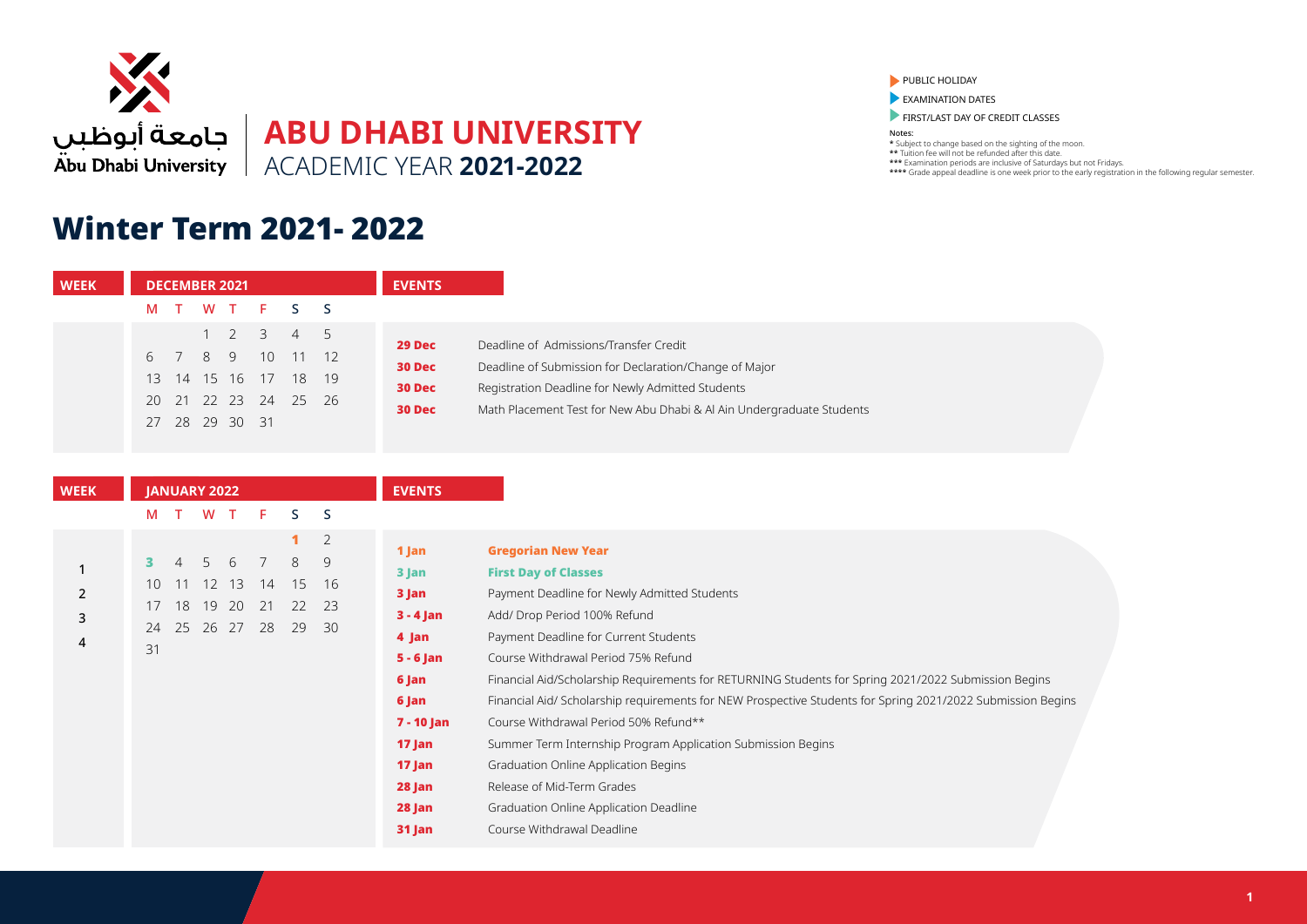

### Winter Term 2021 - 2022

PUBLIC HOLIDAY

EXAMINATION DATES

FIRST/LAST DAY OF CREDIT CLASSES

Notes:

\* Subject to change based on the sighting of the moon. \*\* Tuition fee will not be refunded after this date. \*\*\* Examination periods are inclusive of Saturdays but not Fridays. \*\*\*\* Grade appeal deadline is one week prior to the early registration in the following regular semester.

| <b>WEEK</b> | <b>FEBRUARY 2022</b>                                                                                                                            | <b>EVENTS</b>                                                                                                                                                                                                                                                                                                                                                                                                                                                                  |
|-------------|-------------------------------------------------------------------------------------------------------------------------------------------------|--------------------------------------------------------------------------------------------------------------------------------------------------------------------------------------------------------------------------------------------------------------------------------------------------------------------------------------------------------------------------------------------------------------------------------------------------------------------------------|
|             | WT F<br>S.<br>M<br>S.<br>$\top$                                                                                                                 |                                                                                                                                                                                                                                                                                                                                                                                                                                                                                |
| 5<br>6      | $1 \t2 \t3 \t4$<br>.5<br>- 6<br>10 11<br>$12$ <b>13</b><br>8<br>9<br><b>14 15 16</b> 17<br>18<br>19<br>- 20<br>21 22 23 24 25<br>26<br>27<br>28 | 4 Feb<br>Financial Aid/Scholarship Requirements for RETURNING Students for Spring 2021/2022 Submission Deadline<br><b>11 Feb</b><br>Financial Aid requirements for NEW Prospective Students Spring 2021/2022 Submission Deadline<br>13 Feb<br><b>Last Day of Classes</b><br><b>Final Exams Period***</b><br>14 - 16 Feb<br><b>18 Feb</b><br>Final Grades Released****<br>18 Feb<br>Scholarships Requirements for NEW Prospective Students Spring 2021/2022 Submission Deadline |
|             |                                                                                                                                                 |                                                                                                                                                                                                                                                                                                                                                                                                                                                                                |

## Spring Semester 2021 - 2022

| <b>WEEK</b> | <b>FEBRUARY 2022</b>                                                                                                                                                                                                 | <b>EVENTS</b>                                                                                                                                                                                                                                                                                                                                                                                                                                                                                                                                                                      |
|-------------|----------------------------------------------------------------------------------------------------------------------------------------------------------------------------------------------------------------------|------------------------------------------------------------------------------------------------------------------------------------------------------------------------------------------------------------------------------------------------------------------------------------------------------------------------------------------------------------------------------------------------------------------------------------------------------------------------------------------------------------------------------------------------------------------------------------|
|             | F.<br>M<br>S.<br>- S<br>W<br>$\mathbf{T}$                                                                                                                                                                            |                                                                                                                                                                                                                                                                                                                                                                                                                                                                                                                                                                                    |
|             | 6<br>3<br>5<br>$\mathcal{P}$<br>$\overline{4}$<br>8<br>10 <sup>°</sup><br>$12 \overline{ }$<br>-13<br>$7^{\circ}$<br>9<br>11<br>17<br>18<br>19<br>15<br>-20<br>14<br>16<br>24<br>22 23<br>25<br>26<br>27<br>21<br>28 | 3 & 17 Feb<br>Math Placement Test for New Abu Dhabi & Al Ain Undergraduate Students<br><b>14 Feb</b><br>Admissions/Transfer Credit Deadline<br>18 Feb<br>Deadline of Submissions for Declaration/Change of Major<br>18 Feb<br>Registration Deadline for Newly Admitted Undergraduate Students<br>21 Feb<br><b>First Day of Classes</b><br>21 Feb<br>Payment Deadline for Newly Admitted Students<br>21 - 25 Feb<br>Add/Drop Period with 100% Refund<br><b>25 Feb</b><br>Payment Deadline for Current Students<br>Course Withdrawal Period with 75% Refund<br><b>28 Feb - 4 Mar</b> |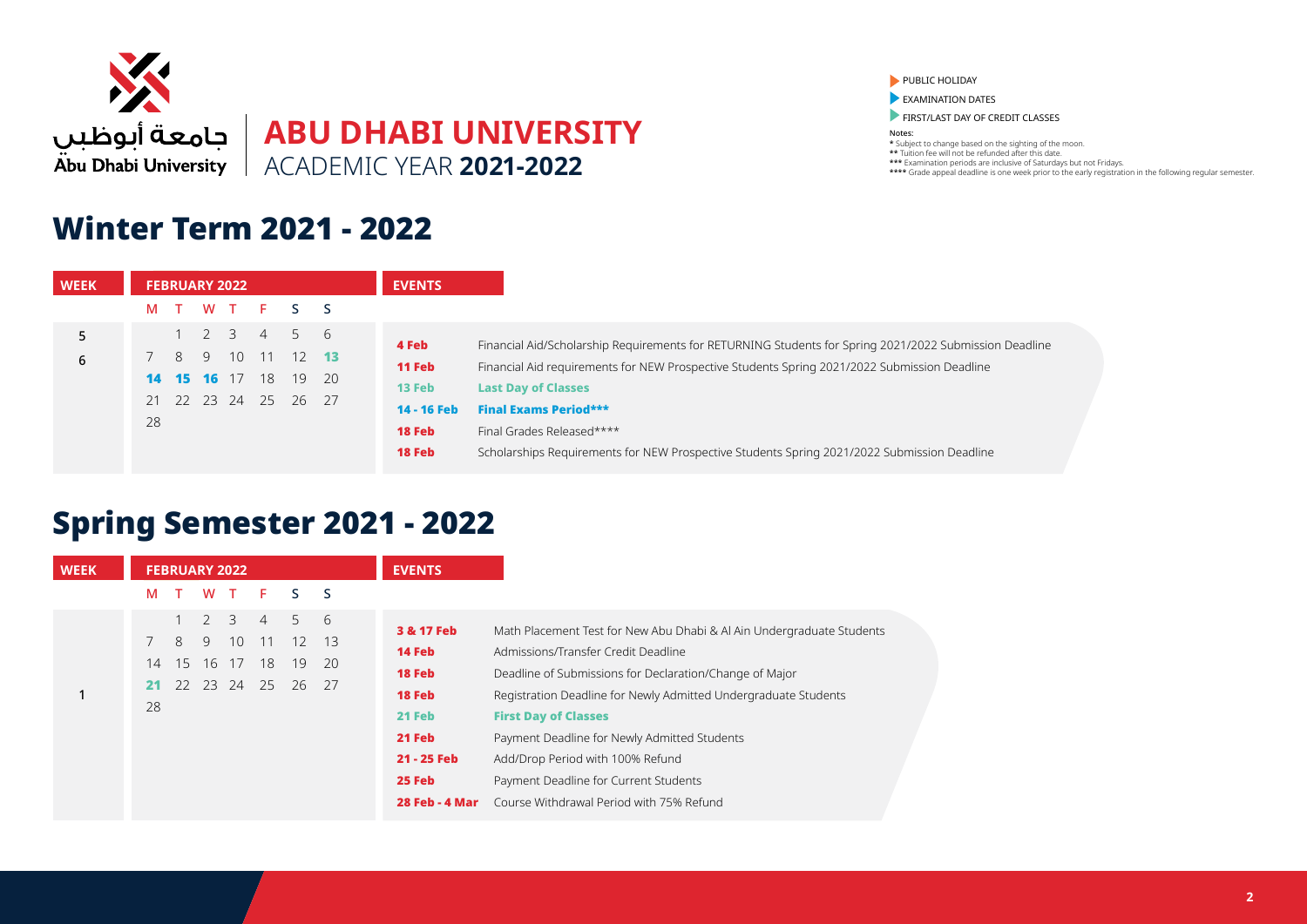

# Spring Semester 2021 - 2022

| <b>WEEK</b>    |    | <b>MARCH 2022</b> |   |                |      |                      |      | <b>EVENTS</b>     |                                                               |
|----------------|----|-------------------|---|----------------|------|----------------------|------|-------------------|---------------------------------------------------------------|
|                | М  |                   |   |                |      | WT F S S             |      |                   |                                                               |
| $\overline{2}$ |    |                   | 2 | $\overline{3}$ | $-4$ | .5                   | - 6  | <b>7 - 11 Mar</b> | Orientation for Newly Admitted Male/ Female Students          |
| 3              |    | 8                 | 9 | 10             | 11   | 12 13                |      | <b>7 - 11 Mar</b> | Course Withdrawal Period with 50% Refund**                    |
| 4              | 14 | $-15$             |   | 16 17          | 18   | $-19$                | - 20 | 14 Mar            | Graduation Online Application Begins                          |
| 5              |    |                   |   |                |      | 21 22 23 24 25 26 27 |      | 18 Mar            | Term A Postgraduate Course Withdrawal Deadline                |
|                |    | 28 29 30 31       |   |                |      |                      |      | 28 Mar - 10 Apr   | <b>Spring Break</b>                                           |
|                |    |                   |   |                |      |                      |      | 31 Mar            | Summer Term InternshipProgram Application Submission Deadline |

| S.<br><b>S</b><br>W<br>$\top$<br>F.<br>M<br>$\mathbf{2}$<br>$\overline{\mathbf{3}}$<br>1.<br>First Day of Ramadan *<br>2 Apr<br>10<br>$\sim$ 4<br>8<br>9<br>67<br>5.<br><b>Term A Postgraduate Last Day of Classes</b><br>17 Apr<br>13 14<br>15 <sup>7</sup><br>12<br>- 16<br>$-17$<br>11<br>18 - 20 Apr<br>22 23<br><b>20</b> 21<br>24<br>19<br>18<br>22 Apr<br>26 27 28<br>$-29$<br>-30<br>25.<br>Release of Mid-Semester Grades<br>22 Apr |
|----------------------------------------------------------------------------------------------------------------------------------------------------------------------------------------------------------------------------------------------------------------------------------------------------------------------------------------------------------------------------------------------------------------------------------------------|
|                                                                                                                                                                                                                                                                                                                                                                                                                                              |
| <b>Term A Postgraduate Final Exams Week ***</b><br>Term A Postgraduate Final Grades Released****                                                                                                                                                                                                                                                                                                                                             |
|                                                                                                                                                                                                                                                                                                                                                                                                                                              |
|                                                                                                                                                                                                                                                                                                                                                                                                                                              |
|                                                                                                                                                                                                                                                                                                                                                                                                                                              |
|                                                                                                                                                                                                                                                                                                                                                                                                                                              |
| <b>Term B Postgraduate First Day of Classes</b><br>25 Apr                                                                                                                                                                                                                                                                                                                                                                                    |
| 25 - 26 Apr<br>Term B Postgraduate Add/Drop Period with 100% Refund                                                                                                                                                                                                                                                                                                                                                                          |
| Release of the Summer 2021-2022 Term and Fall 2022-2023 Semester Schedules<br>26 Apr                                                                                                                                                                                                                                                                                                                                                         |
| Term B Postgraduate Classes Payment Deadline<br>26 Apr                                                                                                                                                                                                                                                                                                                                                                                       |

PUBLIC HOLIDAY

**EXAMINATION DATES** 

FIRST/LAST DAY OF CREDIT CLASSES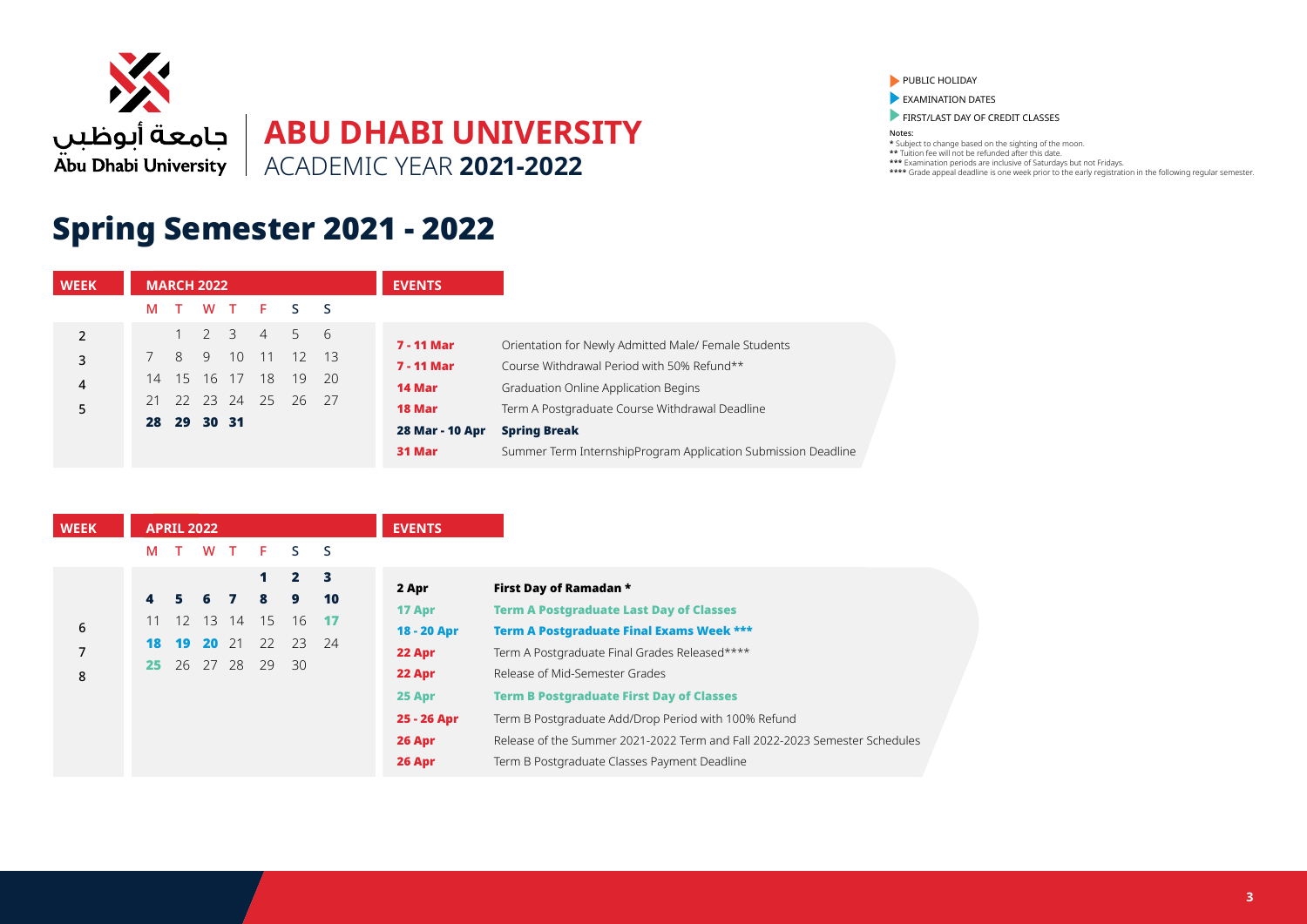

## Spring Semester 2021-2022

| <b>WEEK</b> |       | <b>MAY 2022</b> |          |            |          |          |                              | <b>EVENTS</b>                                                                                                                            |                                                                                                                                 |
|-------------|-------|-----------------|----------|------------|----------|----------|------------------------------|------------------------------------------------------------------------------------------------------------------------------------------|---------------------------------------------------------------------------------------------------------------------------------|
|             | м     |                 |          | W T        | F.       | S.       | - S                          |                                                                                                                                          |                                                                                                                                 |
| 9           |       |                 | 4        | 5.         |          |          | - 8                          |                                                                                                                                          | 1 - 6 May Eid Al Fitr Holiday*                                                                                                  |
| 10          | 16    | 10<br>17        | 11<br>18 | - 12<br>19 | 13<br>20 | 14<br>21 | 9 May<br>- 15<br>9 May<br>22 | Graduation Online Application Deadline<br>Grade Appeals Deadline for Fall 2021/2022 Semester and Winter 2021/2022 Term Final Grades **** |                                                                                                                                 |
| 11<br>12    | 23    | 24 25 26        |          |            | 27       | 28       | - 29                         | 9 May<br>9 May                                                                                                                           | Fall Semester 2022-2023 Internship Program Application Submission Begins<br>Advising and Early Registration for Students Begins |
|             | 30 31 |                 |          |            |          |          |                              | 20 May<br>20 May                                                                                                                         | Collection of Dean's List Certificate<br>Course Withdrawal Deadline (UG/reg PG)                                                 |
|             |       |                 |          |            |          |          |                              | 27 May                                                                                                                                   | Course Withdrawal Deadline (PG/Term B)                                                                                          |

| <b>WEEK</b> | <b>JUNE 2022</b> |  |                                     |                | <b>EVENTS</b>             |                              |                                                                            |  |
|-------------|------------------|--|-------------------------------------|----------------|---------------------------|------------------------------|----------------------------------------------------------------------------|--|
|             |                  |  | M T W T F S S                       |                |                           |                              |                                                                            |  |
|             |                  |  | $1 \quad 2 \quad 3 \quad 4 \quad 5$ |                |                           | <b>Last Day of Classes</b>   |                                                                            |  |
| 13          | 6 7 8 9          |  | 10                                  | $11$ <b>12</b> | $12$ Jun<br>$13 - 22$ Jun | <b>Final Exams Period***</b> |                                                                            |  |
|             |                  |  | 13 14 15 16 17 18 19                |                |                           |                              |                                                                            |  |
|             |                  |  | 20 21 22 23 24 25 26                |                | <b>24 Jun</b>             | Final Grades Released****    |                                                                            |  |
|             | 27 28 29 30      |  |                                     |                | $24$ Jun                  |                              | Fall Semester 2022-2023 Internship Program Application Submission Deadline |  |

#### PUBLIC HOLIDAY

**EXAMINATION DATES** 

**FIRST/LAST DAY OF CREDIT CLASSES**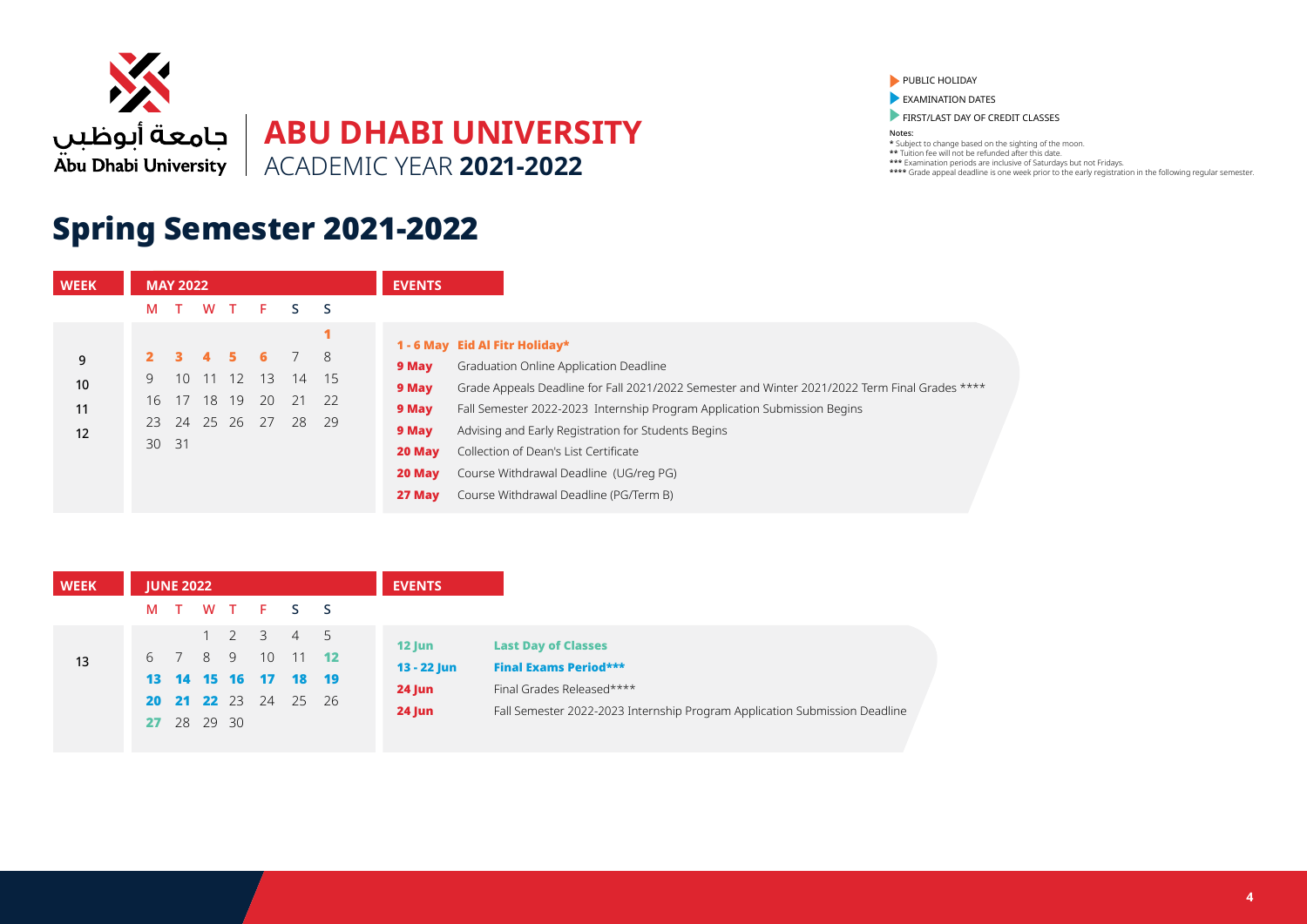

### Summer Term 2021-2022

**WEEK**

1

2 3 4

#### PUBLIC HOLIDAY

**EXAMINATION DATES** 

**FIRST/LAST DAY OF CREDIT CLASSES** 

| <b>WEEK</b> |    | <b>JUNE 2022</b> |          |                |                 |                |      | <b>EVENTS</b> |                                                                                                           |
|-------------|----|------------------|----------|----------------|-----------------|----------------|------|---------------|-----------------------------------------------------------------------------------------------------------|
|             |    | M T              |          | W T            | F.              | S.             | S    |               |                                                                                                           |
|             |    |                  |          | $1 \quad 2$    | 3               | $\overline{4}$ | 5    | 22 Jun        | Deadline for Admissions/Transfer Credit                                                                   |
|             |    | 6 7              | 8        | 9              | 10 <sup>°</sup> | 11             | - 12 | 24 Jun        | Registration Deadline for Newly Admitted Students                                                         |
|             | 13 | 14               | 15       | 16             | 17              | 18             | 19   | 24 Jun        | Deadline of Submission for Declaration/Change of Major                                                    |
|             |    |                  |          | 20 21 22 23 24 |                 | 25             | -26  | $27$ Jun      | <b>First Day of Classes</b>                                                                               |
|             | 27 |                  | 28 29 30 |                |                 |                |      | $27$ Jun      | Payment Deadline for Newly Admitted Students                                                              |
|             |    |                  |          |                |                 |                |      | 27 - 28 Jun   | Add/ Drop Period 100% Refund                                                                              |
|             |    |                  |          |                |                 |                |      | 28 Jun        | Payment Deadline for Current Students                                                                     |
|             |    |                  |          |                |                 |                |      | 29 - 30 Jun   | Course Withdrawal Period 75% Refund                                                                       |
|             |    |                  |          |                |                 |                |      | $29$ Jun      | Financial Aid/Scholarship Requirements for RETURNING Students for Fall 2022/2023 Submission Begins        |
|             |    |                  |          |                |                 |                |      | $29$ Jun      | Financial Aid/ Scholarship Requirements for NEW Prospective Students for Fall 2022/2023 Submission Begins |
|             |    |                  |          |                |                 |                |      | 30 Jun        | Math Placement Test for New Abu Dhabi & Al Ain Undergraduate Students                                     |

|                | <b>JULY 2022</b> |       |     |    |                  |      | <b>EVENTS</b>      |                                                                                                       |
|----------------|------------------|-------|-----|----|------------------|------|--------------------|-------------------------------------------------------------------------------------------------------|
| M              |                  | W     | T F |    | S <sub>S</sub>   |      |                    |                                                                                                       |
| $\overline{4}$ | 5                | 6     |     | 8  | $2 \quad 3$<br>9 | 10   | $1 - 4$ Jul        | Course Withdrawal Period 50% Refund**                                                                 |
|                | 12 <sup>7</sup>  | 13    | 14  | 15 | 16               | 17   | 8 Jul              | <b>Arafat Day *</b>                                                                                   |
| 18             | 19               | 20 21 |     | 22 | 23               | 24   | $9 - 12$ Jul       | Eid Al Adha Holiday *                                                                                 |
| 25             | 26 27 28         |       |     | 29 | 30               | - 31 | $15$ Jul<br>22 Jul | Graduation Online Application Begins<br>Release of Mid-Term Grades                                    |
|                |                  |       |     |    |                  |      | 28 Jul             | Financial Aid /Scholarship Requirements for RETURNING Students for Fall 2022/2023 Submission Deadline |
|                |                  |       |     |    |                  |      | 29 Jul             | Graduation Online Application Deadline                                                                |
|                |                  |       |     |    |                  |      | 29 Jul             | Course Withdrawal Deadline                                                                            |
|                |                  |       |     |    |                  |      | <b>30 Jul</b>      | <b>Islamic New Year *</b>                                                                             |